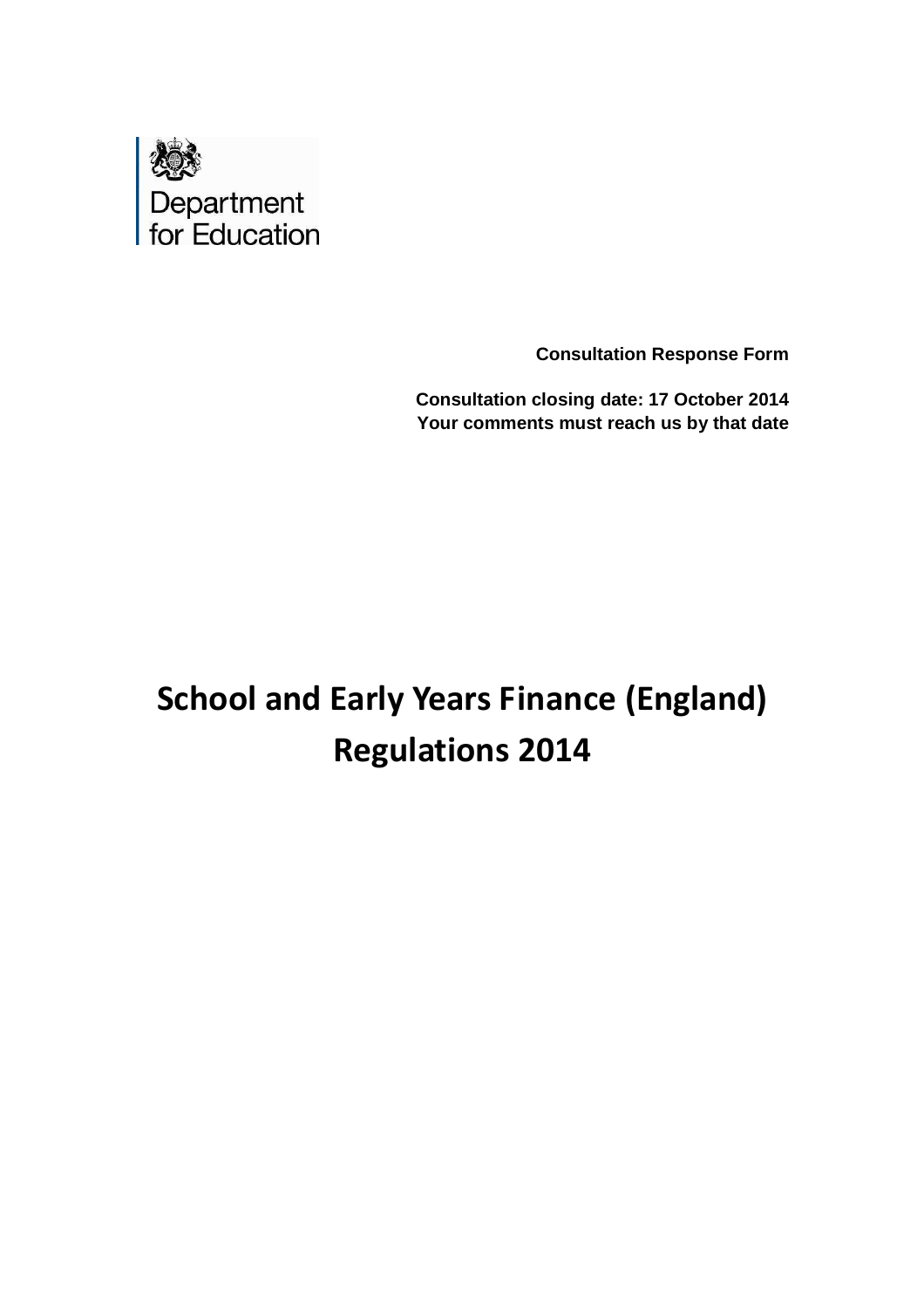## **If you would prefer to respond online to this consultation please use the following link: https://www.education.gov.uk/consultations**

Information provided in response to this consultation, including personal information, may be subject to publication or disclosure in accordance with the access to information regimes, primarily the Freedom of Information Act 2000 and the Data Protection Act 1998.

If you want all, or any part, of your response to be treated as confidential, please explain why you consider it to be confidential.

If a request for disclosure of the information you have provided is received, your explanation about why you consider it to be confidential will be taken into account, but no assurance can be given that confidentiality can be maintained. An automatic confidentiality disclaimer generated by your IT system will not, of itself, be regarded as binding on the Department.

The Department will process your personal data (name and address and any other identifying material) in accordance with the Data Protection Act 1998, and in the majority of circumstances, this will mean that your personal data will not be disclosed to third parties.

#### **Please tick if you want us to keep your response confidential.**

Reason for confidentiality:

| Name: Katy Adamson                                                    |  |
|-----------------------------------------------------------------------|--|
| Please tick if you are responding on behalf of your organisation.     |  |
| Name of Organisation (if applicable): Notting hamshire County Council |  |
| Address: County Hall, Loughborough Rd, West Bridgford, NG2 7QP        |  |
|                                                                       |  |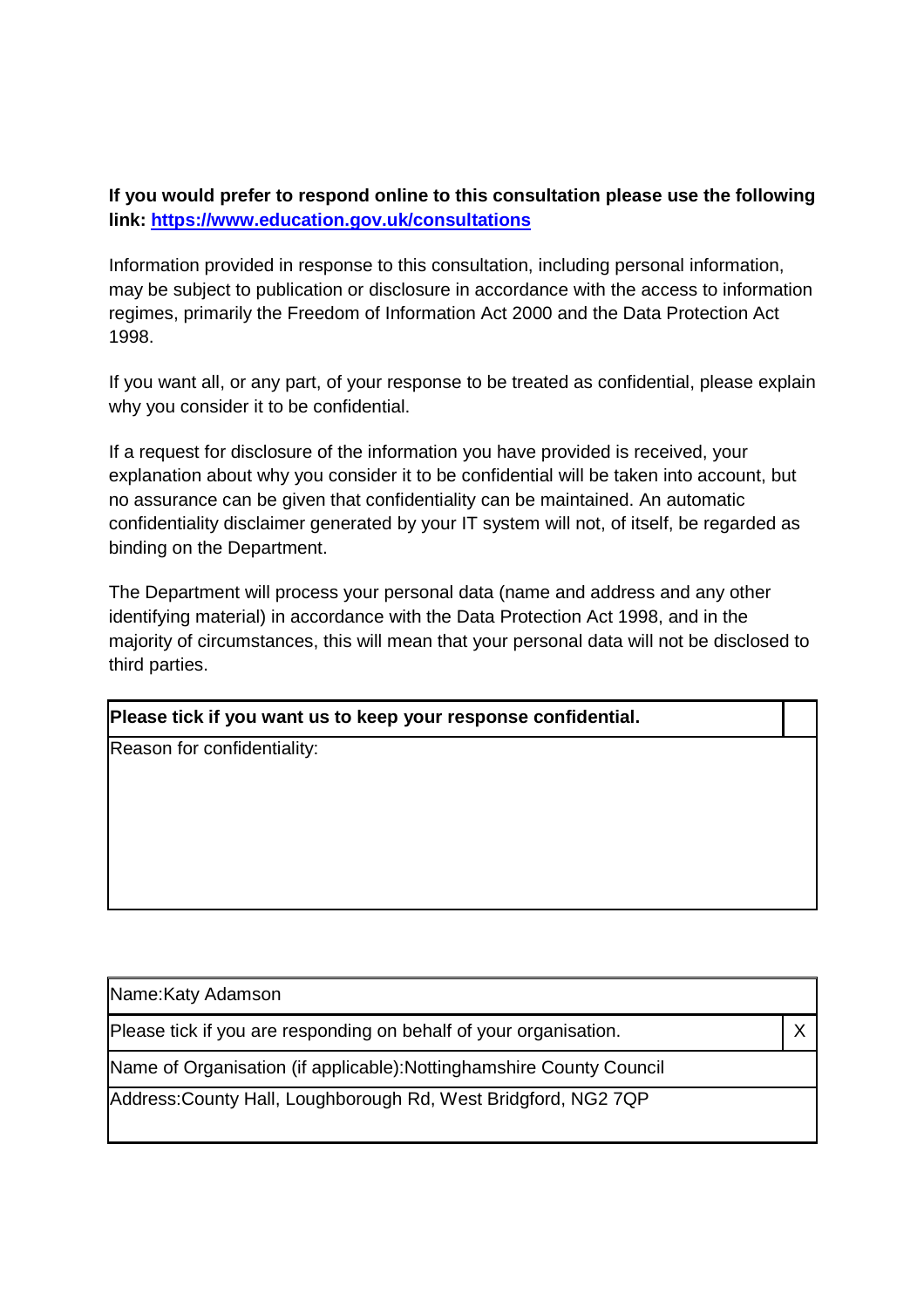If your enquiry is related to the DfE e-consultation website or the consultation process in general, you can contact the Ministerial and Public Communications Division by e-mail: consultation.unit@education.gsi.gov.uk or by telephone: 0370 000 2288 or via the Gov.UK 'Contact Us' page.

Please insert an 'x' into one of the following boxes which best describes you as a respondent.

| $\mathsf{X}$ | Local authority | Schools forum | Governor |
|--------------|-----------------|---------------|----------|
|              | Other           |               |          |

Comments:

Responses to the consultation have been compiled from discussions with leads from the relevant areas.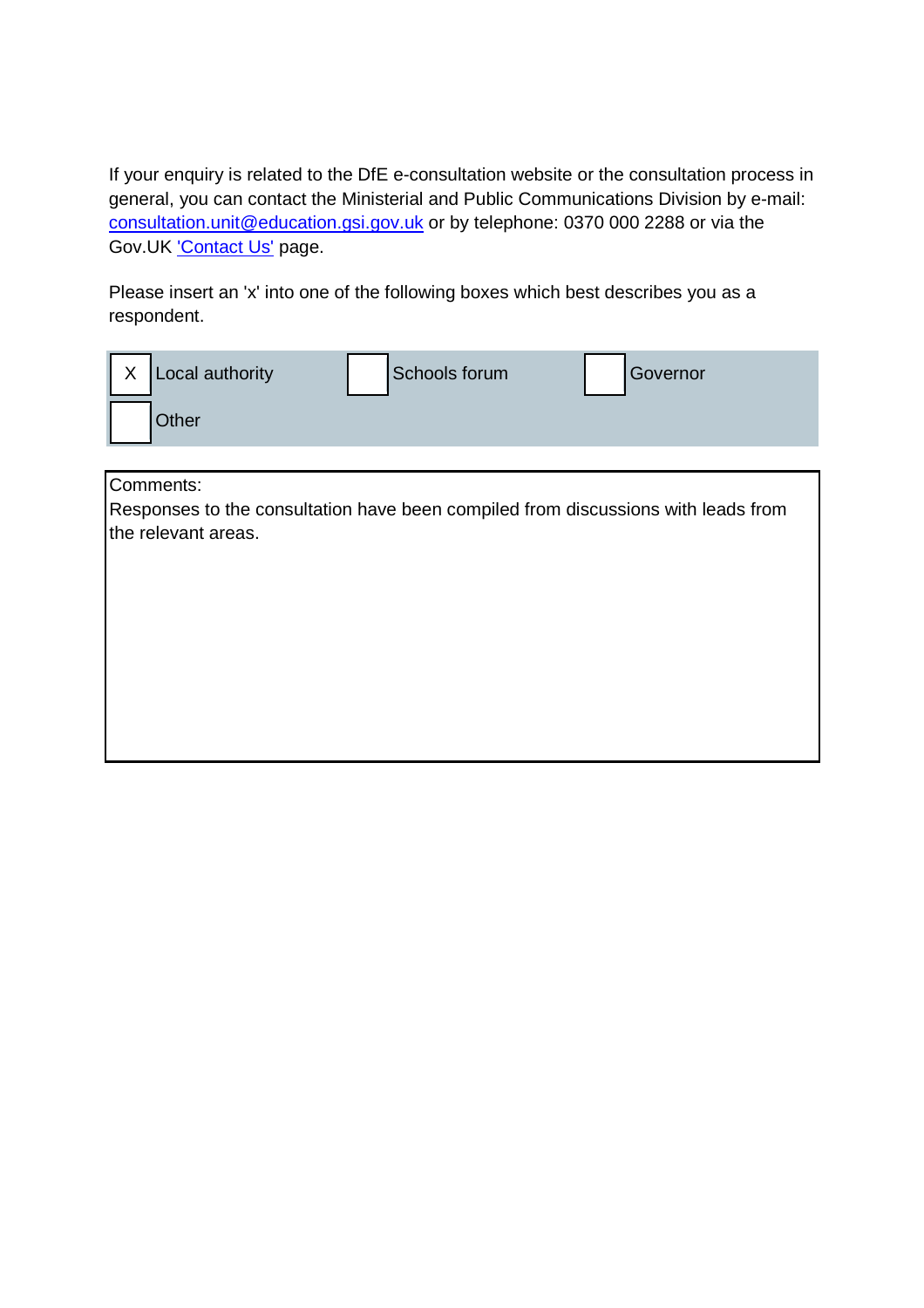Regulation 3 amends the Schools Forums (England) Regulations 2012 to add representation of special and alternative provision academies to schools forums, and to require local authorities to consult the schools forum on the commissioning of places and the local authority's arrangements for top-up funding.

1 a) Do you agree that special academies should be represented on schools forums?

|  |  | $\mathbf{v}$ | <b>gree</b> | <b>Disagree</b> |  | Not sure |
|--|--|--------------|-------------|-----------------|--|----------|
|--|--|--------------|-------------|-----------------|--|----------|

| Comments:                                                                                                                                                                                                                                                                                                                                                                                                   |
|-------------------------------------------------------------------------------------------------------------------------------------------------------------------------------------------------------------------------------------------------------------------------------------------------------------------------------------------------------------------------------------------------------------|
| Although we currently only have two such establishments out of our eleven special<br>schools, the eleven heads currently work very closely together & have congruent goals,<br>therefore the advantages of the special academies having representation on the forum<br>means added weight to decision making processes around issues affecting pupils with<br>high needs & is unlikely to lead to conflict. |
| Presumably the representation will still be subject to it being representative of the pupil<br>population they serve.                                                                                                                                                                                                                                                                                       |
|                                                                                                                                                                                                                                                                                                                                                                                                             |
|                                                                                                                                                                                                                                                                                                                                                                                                             |
|                                                                                                                                                                                                                                                                                                                                                                                                             |
|                                                                                                                                                                                                                                                                                                                                                                                                             |
|                                                                                                                                                                                                                                                                                                                                                                                                             |

1 b) Do you agree that alternative provision academies should be represented on schools forums?

| Agree                                                                                  | Disagree | Not sure |  |  |  |
|----------------------------------------------------------------------------------------|----------|----------|--|--|--|
|                                                                                        |          |          |  |  |  |
| Comments:                                                                              |          |          |  |  |  |
| In Nottinghamshire we are embedding a partnership approach to alternative provision,   |          |          |  |  |  |
| whereby responsibility for meeting a child's needs rests with the school regardless of |          |          |  |  |  |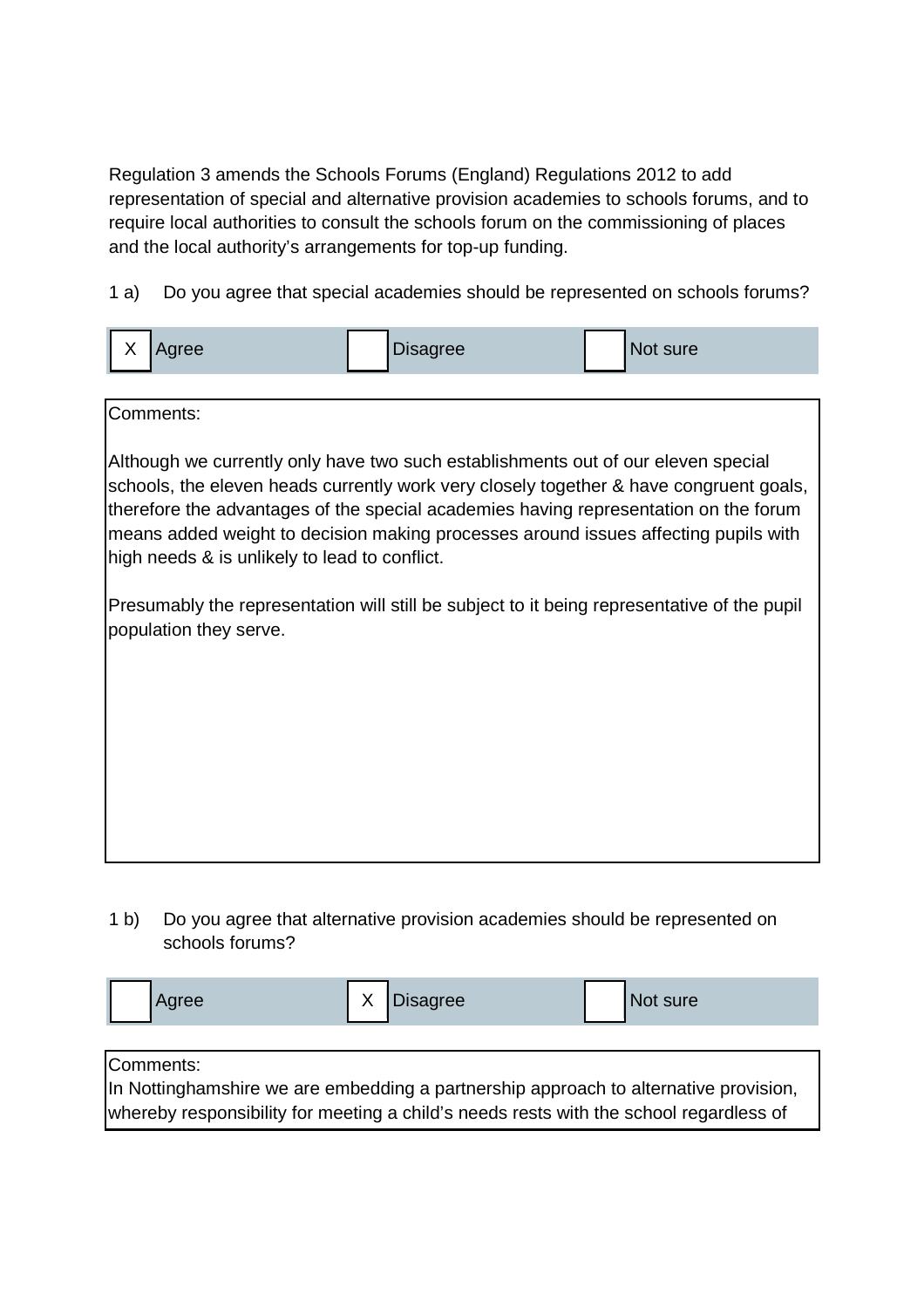the establishment's status, if alternative provision academies were represented on the forum this would not necessarily be representative of the pupil population.

We do not currently have any AP academies in Nottinghamshire.

1 c) Do you agree that schools forums should be consulted about the commissioning of high needs places and the authority's arrangements for top-up funding?

| $\lambda$<br>vgree<br>$\lambda$ | Disagree | vot sure |
|---------------------------------|----------|----------|
|                                 |          |          |

Comments:

Strongly agree with this, by consulting the schools forum all schools will have a better understanding of the relationship between mainstream, specialist, & special provision & the impact of decisions, both financial & operational can be explored more fully as decisions are being made.

2 Regulation 14(1) and paragraph 18 of Schedule 2 – these changes would mean the Dedicated Schools Grant must not be used to fund places or top-up for 19-25 year olds in maintained special schools and special academies. Do you agree with these changes? What impact would they have on the availability of existing local provision for 19-25 year olds with Education, Health and Care (EHC) plans?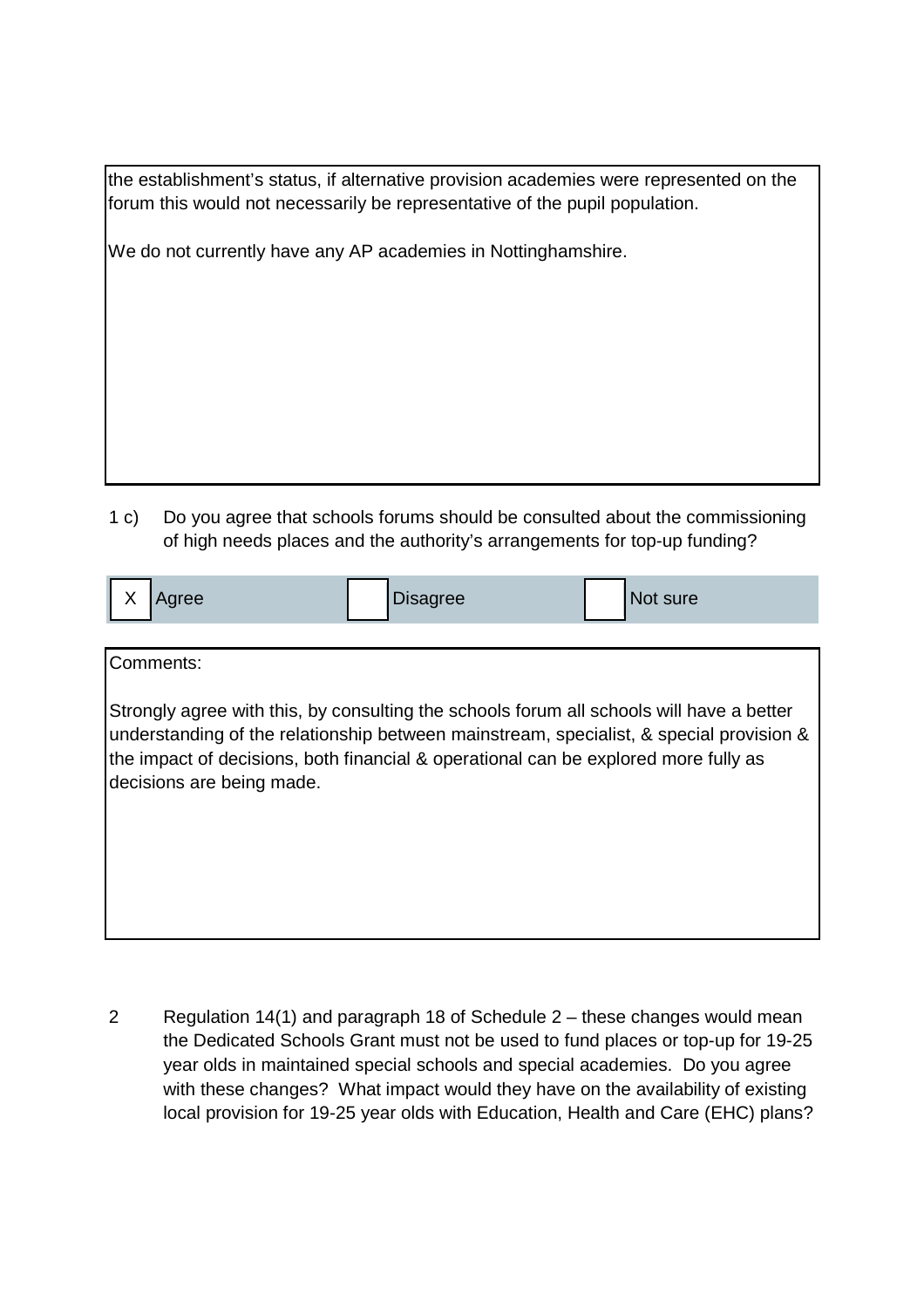#### Comments:

Disagree – if the policy move is to 0-25 planning horizon for provision of services, then the funding arrangements should mirror that to enable consistent decision making & avoid creating false hurdles in processes – would need more detail on how this would be funded in order to comment more fully on the impact on provision.

3 Regulation 14(3) implements the change in value for an alternative provision place from £8,000 to £10,000 a year with transitional protection. It also clarifies that places in pupil referral units include those to be commissioned by schools. Local authorities will be responsible for funding these places. Do you agree with these changes?

| Disagree<br>$\mathbf{v}$<br>Not sure<br>qree |
|----------------------------------------------|
|----------------------------------------------|

Comments:

The figure of £10k is more realistic, given the current market cost of provision. By responsible for funding these places we take this to mean responsible for ensuring placements are funded at this level, & the funding from the EFA would be increased appropriately.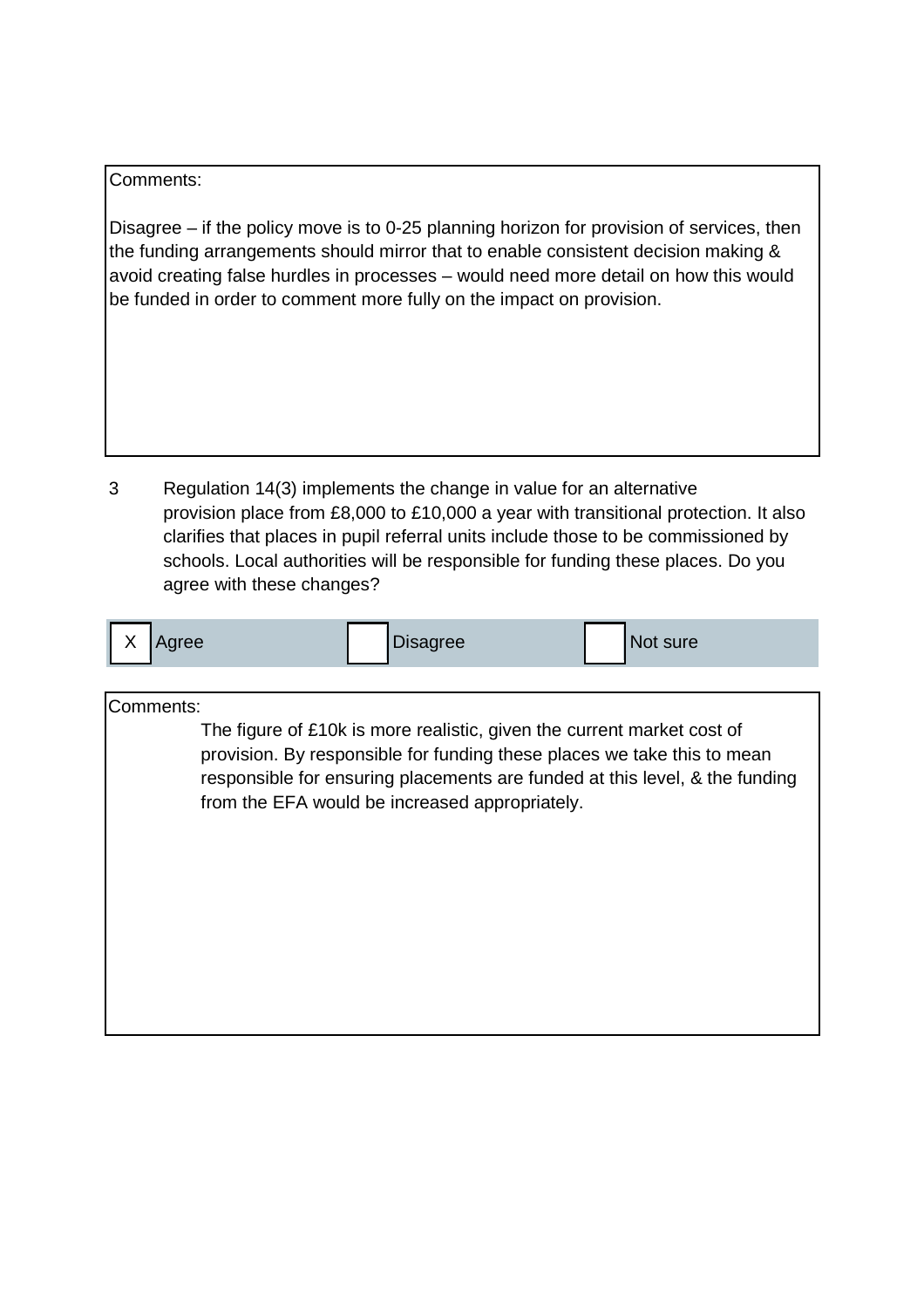4 Regulation 21(2) amends the provision for the determination of budgets for new maintained schools and for schools that have opened in recent years and are still adding year groups. Local authorities will now have the flexibility to fund these schools on estimated pupil numbers if they so wish. Local authorities will reconcile any difference between estimated and actual pupil numbers the following financial year. Do you agree with these changes?

| Agree     |  | <b>Disagree</b>                                                          | X | Not sure                                                                                                                                                   |
|-----------|--|--------------------------------------------------------------------------|---|------------------------------------------------------------------------------------------------------------------------------------------------------------|
| Comments: |  | no funding provision for this. Therefore the funding stream from the EFA |   | Greater clarity is needed on how this would work in practice, as the LA has<br>would need to be adjusted in line with monies being distributed to schools. |
|           |  |                                                                          |   |                                                                                                                                                            |

5 The other changes to the regulations reflect policies that we have already announced. For these changes we are therefore only consulting on the drafting of the regulations rather than the substance of the policy. Do you have any comments on the drafting?

| Comments: |  |  |  |
|-----------|--|--|--|
| <b>No</b> |  |  |  |
|           |  |  |  |
|           |  |  |  |
|           |  |  |  |
|           |  |  |  |
|           |  |  |  |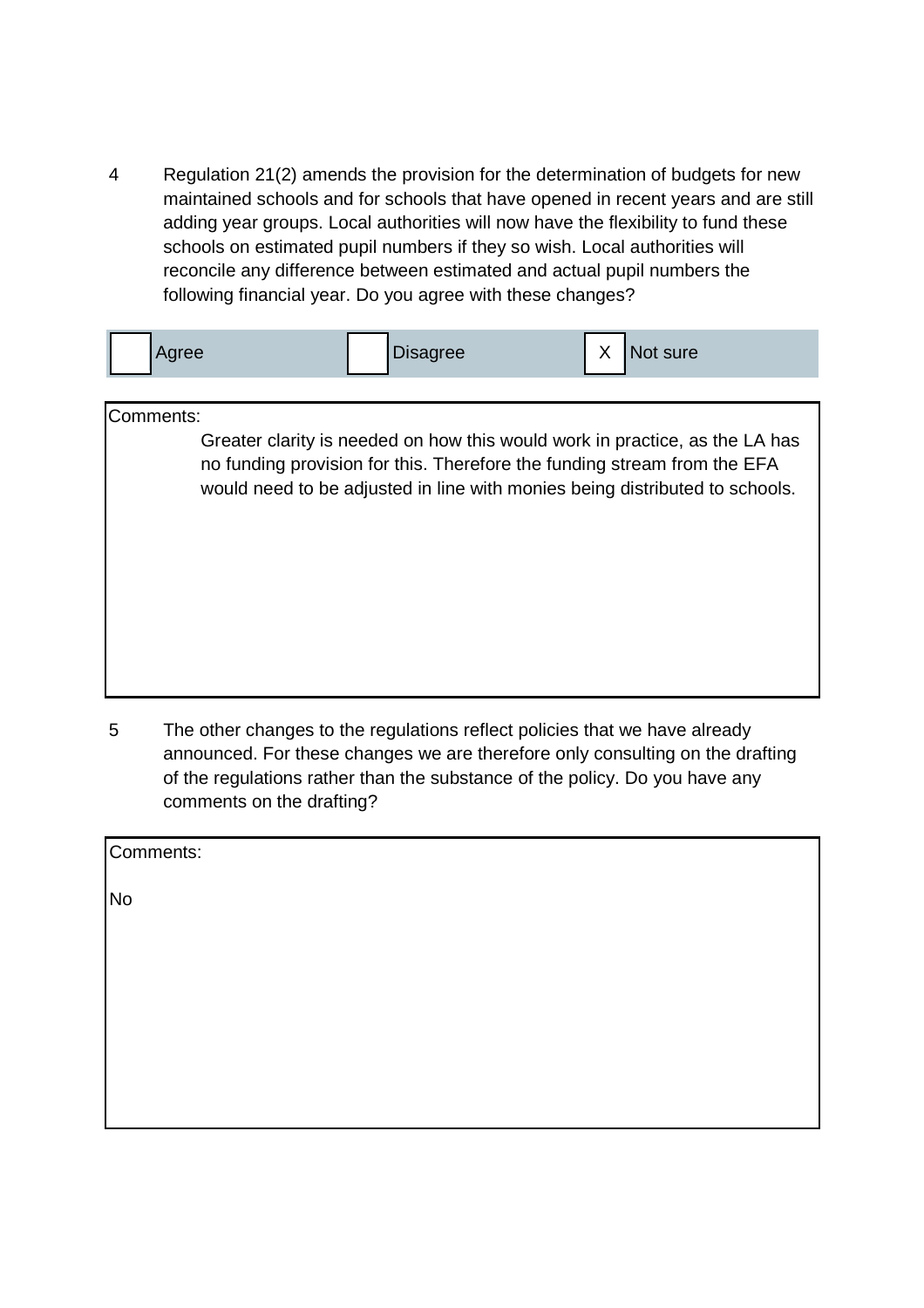Thank you for taking the time to let us have your views. We do not intend to acknowledge individual responses unless you place an 'X' in the box below.

| Please acknowledge this reply.                                   |  |
|------------------------------------------------------------------|--|
| E-mail address for acknowledgement: katy. adamson@nottscc.gov.uk |  |

Here at the Department for Education we carry out our research on many different topics and consultations. As your views are valuable to us, please confirm below if you would be willing to be contacted again from time to time either for research or to send through consultation documents?



All DfE public consultations are required to meet the Cabinet Office Principles on **Consultation** 

The key Consultation Principles are:

- departments will follow a range of timescales rather than defaulting to a 12-week period, particularly where extensive engagement has occurred before
- departments will need to give more thought to how they engage with and use real discussion with affected parties and experts as well as the expertise of civil service learning to make well informed decisions
- departments should explain what responses they have received and how these have been used in formulating policy
- consultation should be 'digital by default', but other forms should be used where these are needed to reach the groups affected by a policy
- the principles of the Compact between government and the voluntary and community sector will continue to be respected.